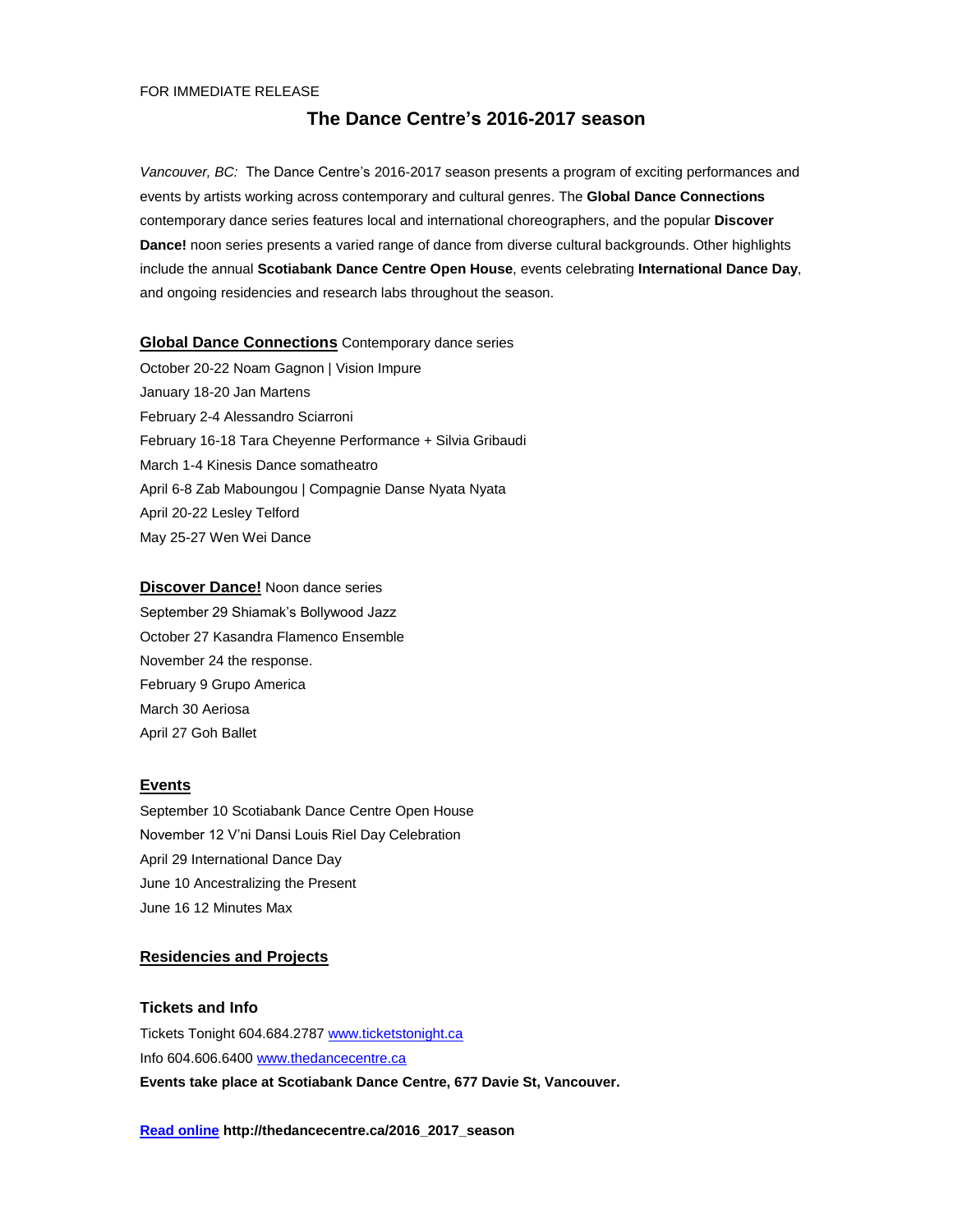# **Global Dance Connections Contemporary dance series**

# **Noam Gagnon | Vision Impure:** *This Crazy Show*

**Thursday-Saturday October 20-22, 8pm** Post-show talkback October 21

Presented through the Artist-in-Residence program

Noam Gagnon's provocative new work reflects on the quest for love and acceptance, and how our identities shift and change. What is it to be pliable, de-formed and re-formed, without losing our integrity? *This Crazy Show* is an eccentric and entertaining exploration of how our bodies and sense of self can continuously morph and evolve. A magnetic and irresistibly charming stage presence, Gagnon is renowned for holding nothing back, physically or emotionally, in his full-throttle performances. A long platinum blonde wig, an accordion, a plethora of disco balls, and more all come into play as he whirls the audience away on a breathless, fantastical ride.

#### **Jan Martens:** *Sweat Baby Sweat*

# **Wednesday-Friday January 18-20, 8pm** Post-show talkback January 19

Presented with PuSh International Performing Arts Festival

Maverick Flemish choreographer Jan Martens follows up his stunning Vancouver debut last season with a signature work which has toured all over the world. *Sweat Baby Sweat* takes the most clichéd theme in dance - the relationship between a man and a woman – and distils it into an intensely physical, intimate duet depicting all-consuming love. An acrobatic balancing act which demands extraordinary strength and stamina, it focuses on two people who literally can't let one another go. This is a very modern mating ritual, filled with moments of sensual tenderness, desire, resistance and co-dependence, a highly-charged encounter which both comforts and unsettles.

--

---

## **Alessandro Sciarroni:** *FOLK-S, Will you still love me tomorrow?*

**Thursday-Saturday February 2-4, 8pm** Post-show talkback February 3

Presented with PuSh International Performing Arts Festival and Il Centro – Italian Cultural Centre The boundary-busting works of Italian choreographer Alessandro Sciarroni range freely between dance, theatre, performance art and anthropology. In *FOLK-S*, he deconstructs the Schuhplattler ('shoe-beater'), a Bavarian folk dance where the performers slap their shoes and legs with their hands, and refines it to its most essential elements, reactivating the movements in a contemporary context. Six outstanding dancers execute a seemingly limitless series of complex rhythmic sequences, giving an extreme exposition of the multiple variations that a form can take, even to the point of exhaustion. The hammering of bodies transformed into percussion instruments creates a hypnotic sense of ritual, in a spellbinding meditation on time, rhythm and effort.

--

# **Tara Cheyenne Performance + Silvia Gribaudi:** *empty.swimming.pool*

**Thursday-Saturday February 16-18, 8pm** Post-show artist talkback February 17

#### Presented with the Chutzpah! Festival

Vancouver audience favourite Tara Cheyenne Friedenberg and Italy's Silvia Gribaudi collide and embrace in a new collaboration which navigates the role of comedy as a catalyst to understanding and communication, addressing questions of gender, culture and language along the way. Both these seriously funny women have crafted their own expert blends of physicality and characterization to create hilarious but poignant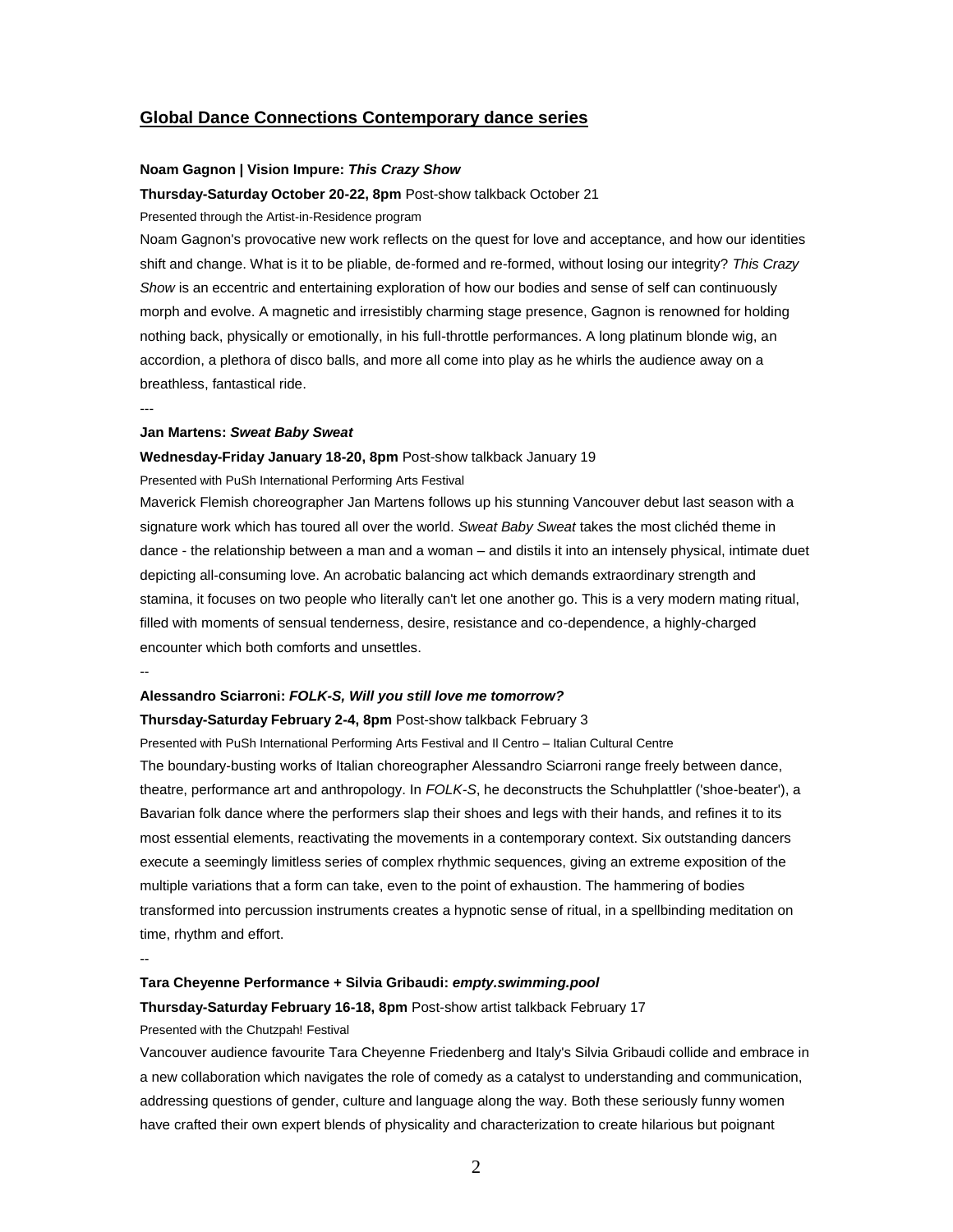works, which reflect on the absurdities of life and what it means to be human. Featuring an original soundscape composed and performed live by musician Marc Stewart, *empty.swimming.pool* is a cocktail of dance, theatre and voice, spiced with acute observations and subversive humour.

--

## **Kinesis Dance somatheatro:** *In Penumbra*

## **Wednesday-Saturday March 1-4, 8pm** Post-show talkback March 2

Presented with Kinesis Dance somatheatro and the Vancouver International Dance Festival Kinesis Dance *somatheatro* marks its 30th anniversary with a new creation by Artistic Director Paras Terezakis which continues on the conceptual path of 2015's *U>W*. The work is inspired by the search for utopia, how the insatiable desire to reach this paradise brings out both the best and the worst in us, and the penumbra - the grey area between light and darkness - that clouds our quest for enlightenment. Integrating movement, theatre, music, video and lighting, Terezakis deploys a crack ensemble of fearless dancers in a thrilling visual landscape. His dense, meaty choreography and compelling theatrical imagination propel a visceral adventure into a world of contrasts and contradictions. --

#### **Zab Maboungou | Compagnie Danse Nyata Nyata:** *Mozongi*

#### **Thursday-Saturday April 6-8, 8pm** Post-show talkback April 7

Montreal-based choreographer Zab Maboungou has earned an international reputation for pioneering a unique style which is deeply rooted in traditional African dances, but is imbued with a fiercely contemporary approach. This revival of her seminal 1997 work *Mozongi* ('Return') reveals the potent poetic power that she constructs from movement, bodies and rhythms. Performed by six dancers and two percussionists, *Mozongi* explores time and memory, motion and stillness, the individual and the group. The electrifying dancing and drumming radiates energy and purpose, and the piece emanates profound wisdom, immense heart and unforgettable spirit.

--

#### **Lesley Telford:** *Spooky Action at a Distance*

# **Thursday-Saturday April 20-22, 8pm** Post-show talkback April 21

Presented through the Artist-in-Residence program

Lesley Telford's choreography brings together a technically rigorous vocabulary and a thought-provoking approach, refined by her years dancing with Nederlands Dans Theater and creating for companies at home and abroad, most recently Ballet BC. *Spooky Action at a Distance* is inspired by Einstein's famous phrase referring to particles that are so closely linked, they share the same existence. A collaboration with poet Barbara Adler, this new interdisciplinary work uses interactive technology and extends the theory to human connections in our phenomenally interconnected world. The program also includes *If*, a trio based on Anne Carson's poem, and the duet *My tongue, your ear,* with text by Wislawa Szymborska.

--

## **Wen Wei Dance:** *Dialogue*

#### **Thursday-Saturday May 25-27, 8pm** Post-show artist talkback May 26

Presented through the Artist-in-Residence program

Wen Wei Wang's hotly-anticipated new work is a creation for five male dancers that investigates communication – both spoken and unspoken - and the fundamental urge to connect. Drawing from his personal experience as a non-English speaking immigrant to Canada, *Dialogue* expresses the basic desire to be understood, and the loneliness when those connections with others are not achieved. Wang pairs his precise and subtle choreography with striking visual design and music and a distinctive trans-cultural

3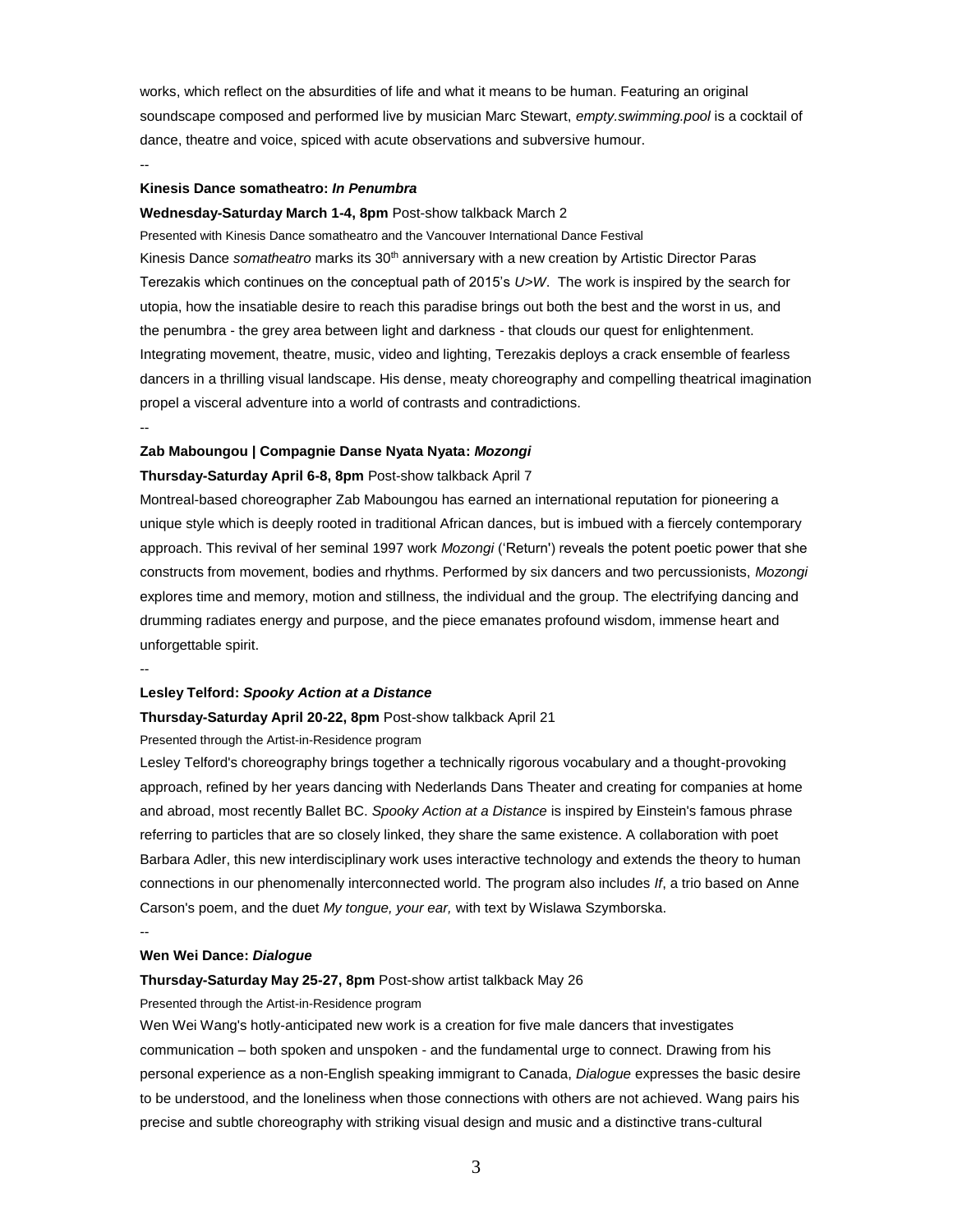sensibility, articulating our deepest emotions with an elegant, aggressive physicality which is resonant and startlingly beautiful.

**Global Dance Connections tickets** Subscribe to 3+ shows for \$22 per show/single tickets from \$32 from TicketsTonight.ca/ 604.684.2787.

# **Discover Dance!** noon dance series

The popular noon series offers informative and inspiring shows by BC-based dance companies which combine performance, question-and-answer sessions with the artists, and sometimes audience participation.

#### **Shiamak's Bollywood Jazz Thursday September 29, 12 noon**

Originally springing from India's booming film industry, Bollywood dance has become its own wildly popular genre, mashing together jazz, folk and modern influences with lavish costumes and inventive props. The Shiamak Dance Team, Vancouver will get toes tapping with a colourful, high-energy performance bursting with infectious rhythms, vitality and fun.

## **Kasandra Flamenco Ensemble Thursday October 27, 12 noon**

Flamenco virtuoso Kasandra 'La China' leads *Solo Flamenco*, a showcase of flamenco in its purest traditional form – the cuadro. Comprising a dancer, singer, guitarist and percussionist, the cuadro provides the perfect setting for spontaneous interactions and dazzling rhythmic conversations between dancers and musicians. The combustible onstage chemistry, technical skill and shared musicality of these artists create a feast for the eyes, the ears, and the soul.

## **the response. Thursday November 24, 12 noon**

the response. blends contemporary dance techniques with the physicality and attitude of urban culture. Led by Artistic Director Amber Funk Barton, known as an exceptionally fluent and musical dancer, the company forges an immediate emotional connection with audiences through its energetic dancers, full-blooded movement and exciting music. This performance will feature a selection of dynamic works, plus a sneak preview of an upcoming premiere.

# **Grupo America Thursday February 9, 12 noon**

Get ready for a Latin dance extravaganza! *Las Americas* is an exuberant explosion of colour, which takes us on a journey through the dances of South and Central America and up to the United States. Vibrant Latin dances such as salsa, tango, cha cha and samba will be performed in addition to captivating traditional folkloric routines that are steeped in culture and history, including Mexican Zapateado, Cumbia, Afro-Latin dances, and more.

# **Aeriosa Thursday March 30, 12 noon**

Aeriosa's spectacular aerial dance shows bring together the athleticism of rock climbing and the grace and artistry of dance. Using rope rigging systems, the company creates three-dimensional performances that reinterpret gravity, unlock new movement possibilities, and delight and inspire audiences. Choreographer Julia Taffe presents a program of theatre-based work and provides revealing insights into a unique dance genre.

#### **Goh Ballet Thursday April 27, 12 noon**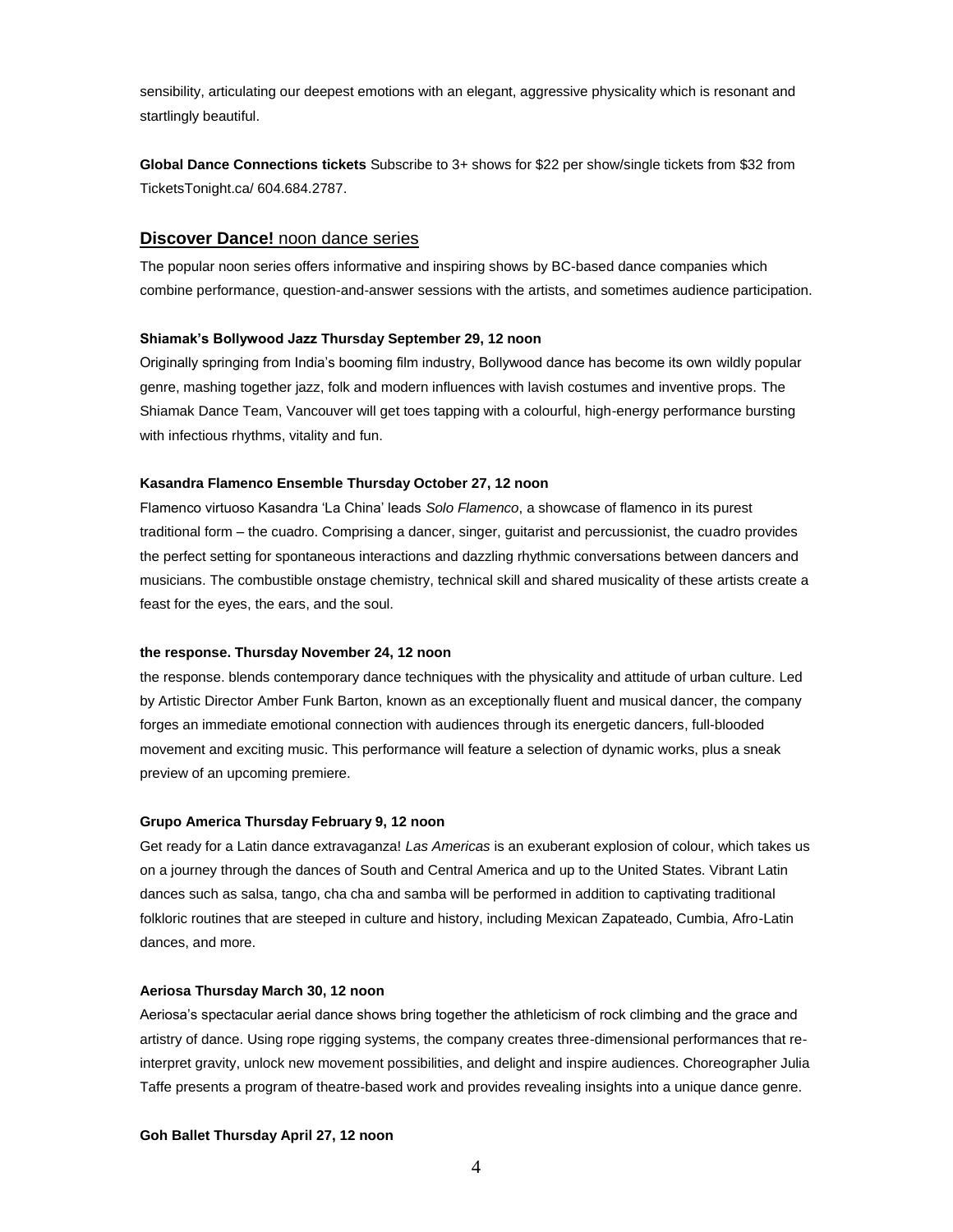The elegance and precision of ballet comes to life with an exhilarating performance by the award-winning dancers of the Goh Ballet Youth Company and students from the Goh Ballet Academy. Recognized as one of the world's finest training institutes, the Academy produces graduates who go on to dance with major companies across North America, Europe and Asia. The dancers will perform a rich selection of ballets ranging from the classical repertoire to modern works by the choreographers of today.

**Discover Dance! tickets** Subscribe to all 6 shows for \$55/single tickets \$14/\$12 students, seniors from TicketsTonight.ca/ 604.684.2787.

# **Events**

## **The 15th annual Scotiabank Dance Centre Open House Saturday September 10**

A day of free open classes, workshops, studio showings and special events, featuring a host of different dance styles at Canada's flagship dance facility. Full schedule of events to be announced.

## **Free events 11am-5pm.**

**Performance 8pm: Ziyian Kwan | dumb instrument Dance + Vanessa Goodman | Action at a Distance** *Simile* is an evening of contemporary dance choreographed and performed by Ziyian Kwan and Vanessa Goodman. Three works highlight the unique artistic camaraderie between these captivating creative voices: Kwan's *Still Rhyming*, a whimsical ode inspired by the prose of rock icon Patti Smith, danced to live music by Joseph Hirabayashi; and two new creations which bring together things magical and quotidian. Tickets \$25/\$20 students, seniors from TicketsTonight.ca/604.684.2787. Presented with the support of Scotiabank.

----

#### **V'ni Dansi: Louis Riel Day Celebration**

## **Saturday November 12, 8pm**

Presented with V'ni Dansi through the Artist-in-Residence program

V'ni Dansi preserves traditional Métis dance and also creates innovative contemporary works: the company brings both these activities together in a special double bill for its annual Louis Riel Day Celebration. *Eagle Spirit* is a contemporary solo choreographed and performed by Artistic Director Yvonne Chartrand, which probes themes of death and rebirth, and the eagle's connection to the spirit world. The Louis Riel Métis Dancers, V'ni Dansi's traditional dance troupe, will perform the joyous jigs, reels and square dances that Métis culture is famed for, to the music of a live band.

Tickets on sale summer 2016 through TicketsTonight.ca/604.684.2787.

# **International Dance Day April 29**

Initiated in 1982 by UNESCO, International Dance Day is marked annually on April 29 across Canada and around the world. Each year The Dance Centre presents a program of events celebrating the vitality and diversity of dance in Vancouver. Full program of events to be announced.

---

--

# **Ancestralizing the Present: Protocols and Practices in Northwest Coast First Nations Dance Saturday June 10**

Presented through the Artist-in-Residence program

Canadian dance artist Erin Manning uses "ancestralize" to describe the ways in which Indigenous visual artists draw upon ancient ways of being, knowing, and relationships to territories to create work that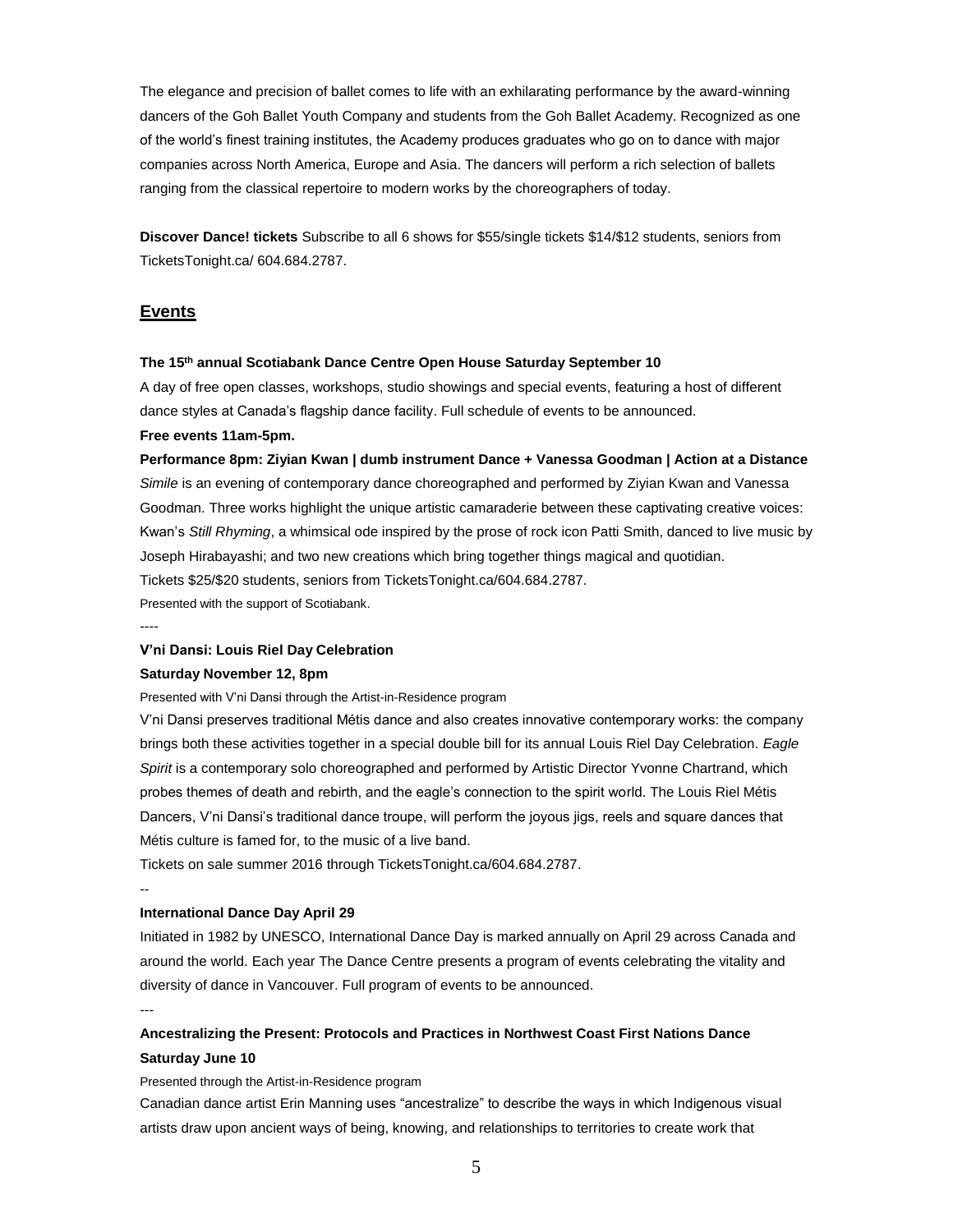activates the present so that it becomes the future. This approach is also foundational to Northwest Coast First Nations dance, which ancestralizes the present by strategically bringing forward inherited repertoires in relation to performative contexts. As future ancestors, these artists also create new works that become the ancient songs and dances of generations to come. Curated by Artist-in-Residence Dr. Mique'l Dangeli, this event brings together dance artists from many Nations for performances and public discussions of the protocols integral to their practices. Full details to be announced.

# **12 Minutes Max June 16/season-wide**

--

The 12 Minutes Max series supports the development of innovative new works lasting twelve minutes or less. Three times per season a rotating panel of guest curators will select up to four artists who will develop their works in the studio, followed by public studio showings. Artists and showing dates will be announced throughout the year. A selection of the works will be presented in performance on June 16, 2017 at 8pm.

# **Residencies and Projects**

**2016-2017 Artists-in-Residence:** Justine A. Chambers Yvonne Chartrand, V'ni Dansi Mique'l Dangeli Chick Snipper Lesley Telford Wen Wei Wang, Wen Wei Dance **2016-2017 DanceLab choreographers:** Amber Funk Barton (lighting, music, design, theatre) Olivia C. Davies (visual art, text) Emmalena Fredriksson (film, new media) Jeanette Kotowich (sound, music) Natalie Tin Yin Gan (theatre) Helen Walkley (music, text) **Site-Specific Projects:** Pressed Paradise: (Arash Khakpour, Heather Lamoureux, Kelly McInnes, Diego Romero, Sepehr Samimi)

# **Information: 604 606 6400 www.thedancecentre.ca www.facebook.com/thedancecentre www.twitter.com/dancecentre www.instagram.com/thedancecentrebc**

SLIP(PAGE): Alexa Mardon in collaboration with Robert Azevedo, Ileanna Cheladyn

**About The Dance Centre** Established in 1986 as a resource centre for the dance profession and the public in British Columbia, The Dance Centre has expanded into a multifaceted organization offering a range of activities unparalleled in Canadian dance. It presents performances and public events; provides programs, resources and support for dance professionals; operates Scotiabank Dance Centre, Canada's flagship dance facility; and works to promote BC dance.